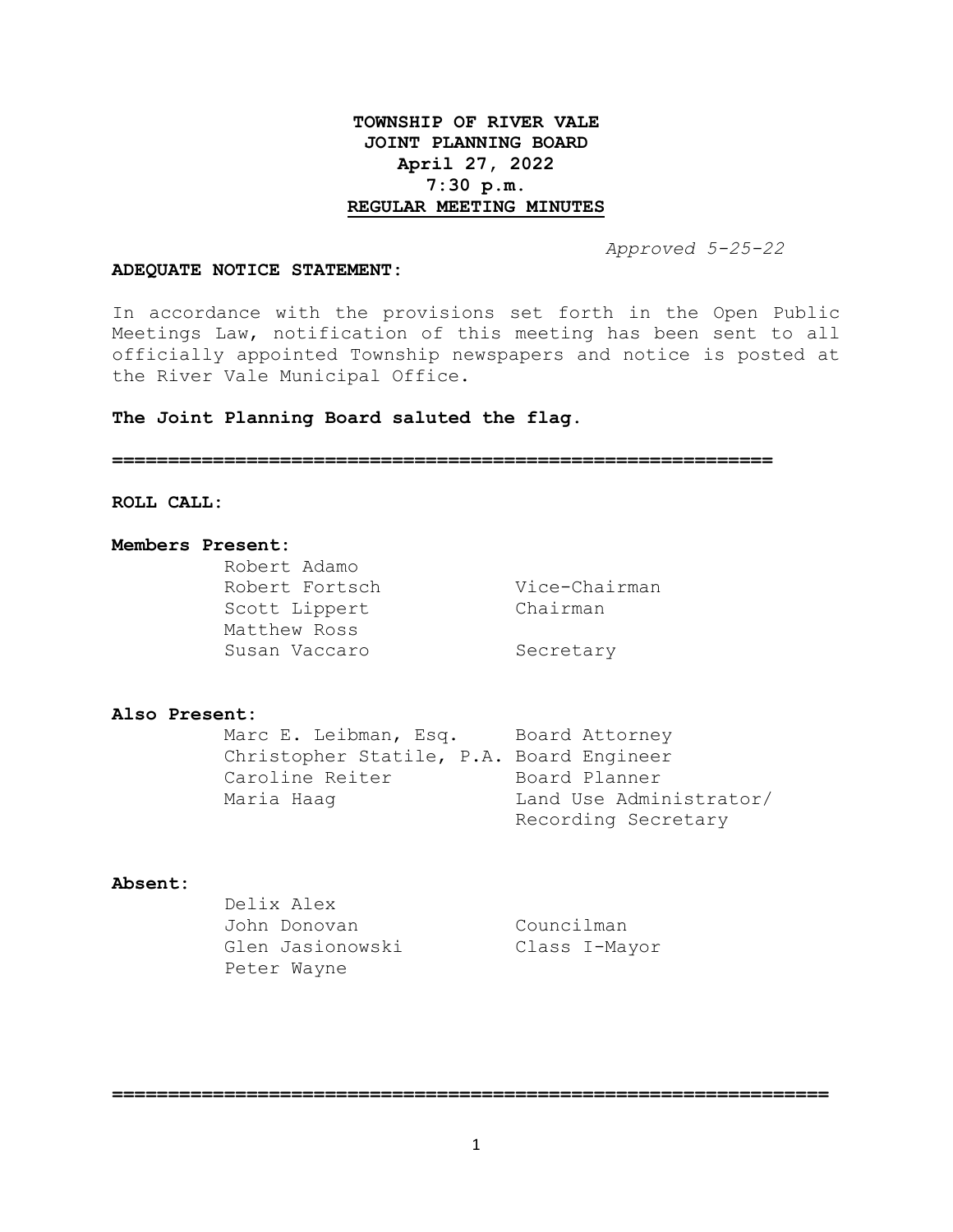#### **REGULAR MEETING**

### **APPLICATIONS:**

# **Collignon Estates – Block 1801 Lots 7 & 8 – 234 & 238 Rivervale Road**

- Preliminary and Final Major Site Plan /Major Soil Movement/Use "D" Variance/Bulk "C" Variances - *carried from the March 30, 2022 meeting*

Mr. Lippert stated that the application will be carried to the May 25, 2022 meeting, and that no further notice is required.

## **Keenan** *–* **Block 2206.01 Lot 14 – 146 Doretta Street**

- Deck – Bulk Variance/Rear Yard Setback

Clifford Keenan, 146 Doretta Street, River Vale, introduced himself as the owner of the property and applicant. Andrew Laga, 565 Westwood Avenue, River Vale introduced himself as the general contractor for the project. Mr. Keenan and Mr. Laga were sworn in. Mr. Keenan presented an overview of the application. He explained that he is seeking relief for a variance to expand an existing non-conforming rear yard deck by 4'6" and move the existing stairway. He stated that the existing rear yard setback is 19', where a 30' setback is required. Mr. Keenan explained that the 19' rear yard setback will remain with the new wood deck. The applicant presented a picture of the existing deck included with the application, taken in February 2021. Mr. Keenan explained that the surrounding neighbors' decks align with his and have the same setback.

The application was opened to the board members for questions and comments.

Mr. Adamo stated that the property is a corner lot. Mr. Statile reviewed the property survey with the board members. The applicant explained that the proposed deck will be 15.2 feet from the rear property line in the southern corner and 19.2 feet from the rear property line in the northern corner. Mr. Statile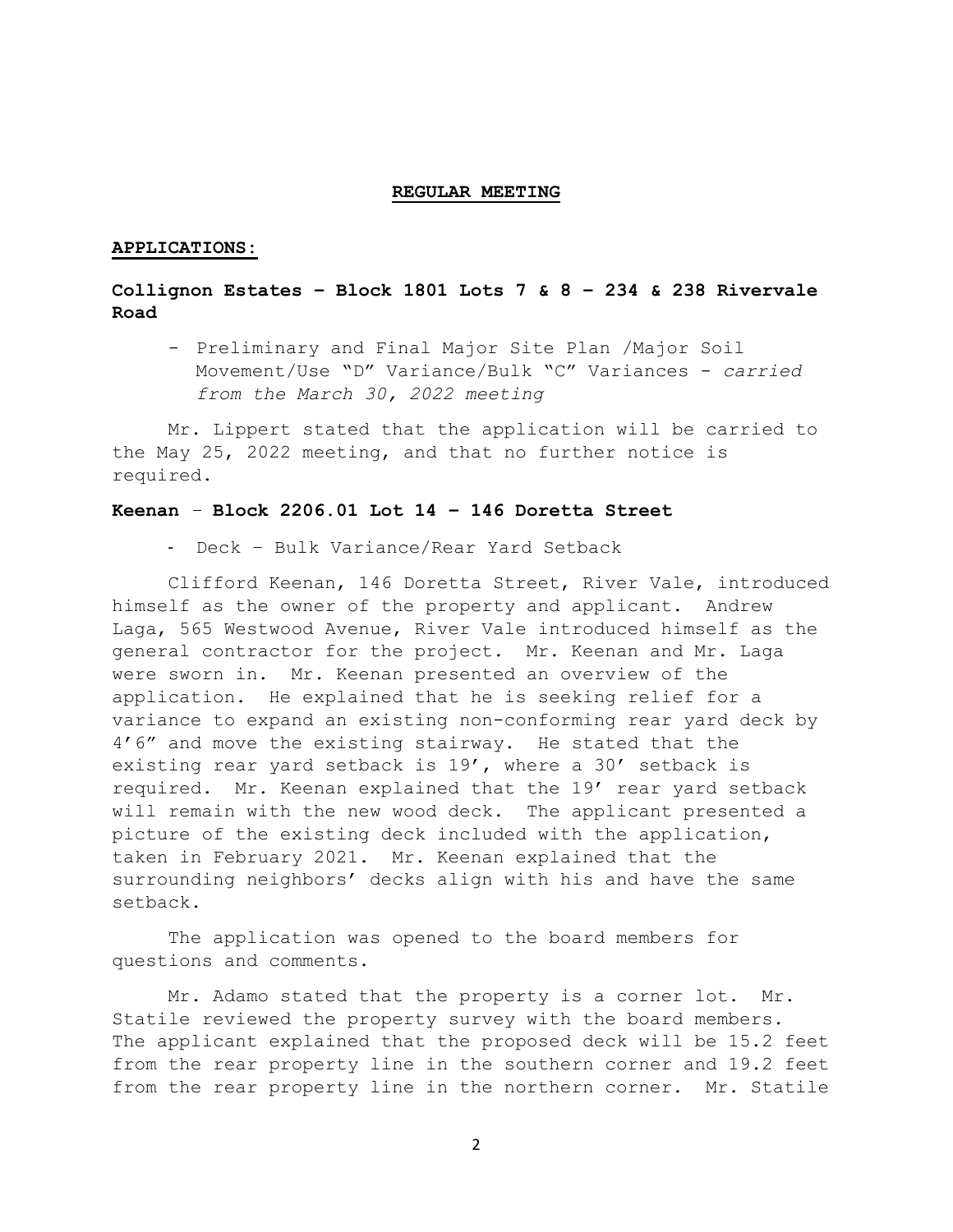stated that an As-Built survey prepared by a professional surveyor must be provided to ensure all setbacks to existing and new structures, impervious coverage, and building coverage to the Board Engineer.

Mr. Adamo asked questions about the railings and space under the deck. Mr. Laga stated that the height under the deck is 7 feet from grade. Mr. Adamo asked for the conditions of the variance to state that there will not be a roof over the deck and that the area under the deck will not be enclosed. The applicant agreed to the conditions. The board agreed that a patio under the deck would be not be an issue as long as it is not enclosed and the impervious coverage does not exceed the maximum allowed.

Discussions continued regarding the location of the existing shed. It was decided that if the shed is changed or relocated, then it must be brought up to conformity by pulling a zoning permit. Mr. Statile stated that the shed should be included in the As-Built survey.

The meeting was opened to the public for questions and statements; there being no members of the public present, the meeting was closed to the public.

A motion to approve the application as presented with requirements and conditions was made by Mr. Adamo; seconded by Mr. Lippert; on a roll call vote, all in favor, the motion carried.

### **2022 MASTER PLAN RE-EXAMINATION REPORT**

Caroline Reiter, Township Planner presented the 2022 Master Plan Reexamination Report dated April 11, 2022, which had been submitted to the board members. Ms. Reiter thanked the subcommittee members, Robert Fortsch, Susan Vaccaro, and Matthew Ross for their time and commitment made to assist in the preparation of the draft report. Adequate notice had been provided for the hearing.

Ms. Reiter explained that the Master Plan is a document that is adopted by the Planning Board. Master Plans must be reexamined in the state of New Jersey every 10 years. She discussed the most recent Master Plan documents. The last full reexamination report was adopted in 2011. Ms. Reiter discussed how the goals and objectives from the last reexamination report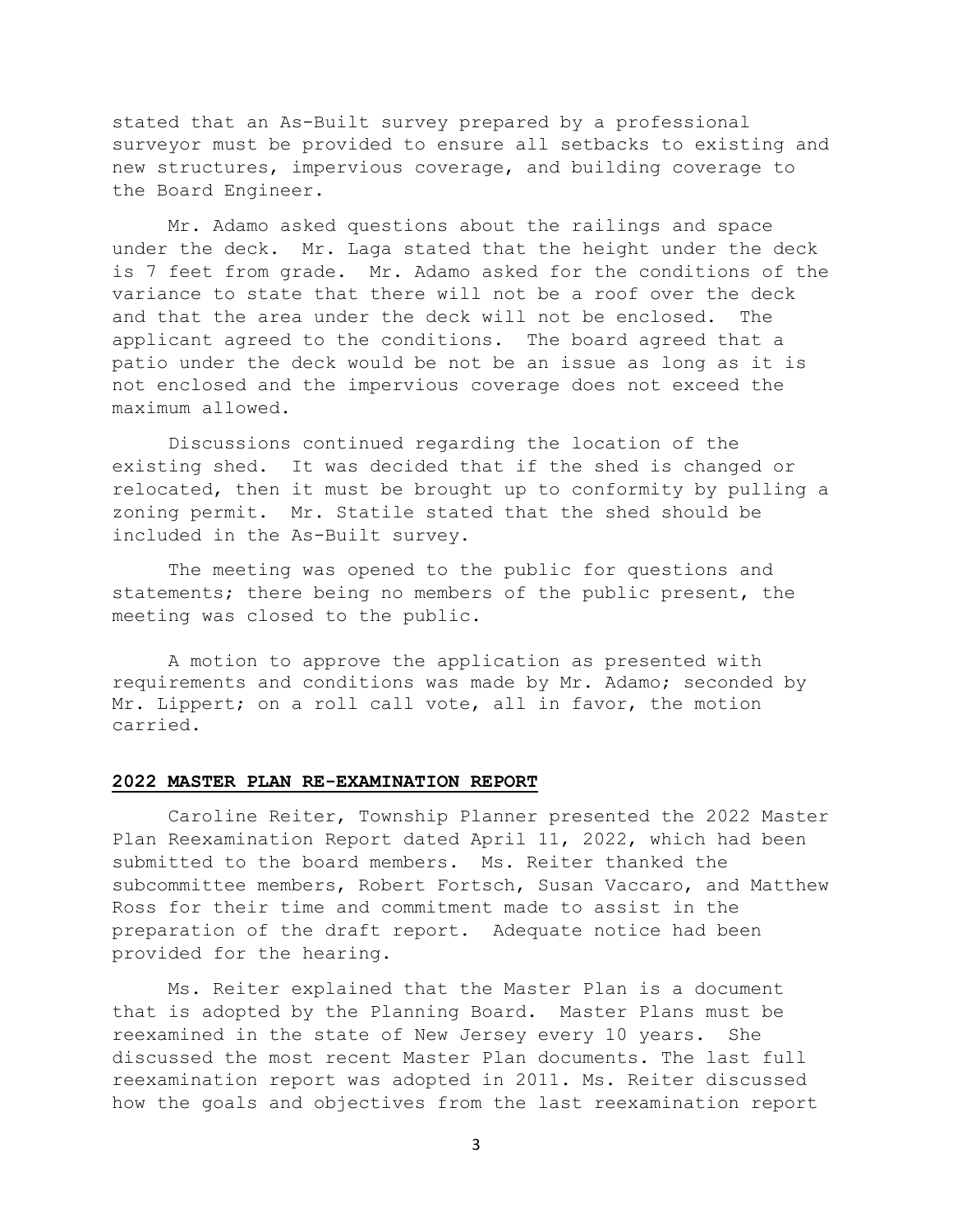are looked at, and explained the process of how to determine if anything has since changed. She explained that development and redevelopment plan recommendations are reviewed. She stated that a new item reviewed is the location appropriate for public electric vehicle infrastructure.

Ms. Reiter explained and summarized the objectives from the 2011 Reexamination Report:

- Affordable Housing
- Zoning Regulations
- Cohesive Downtown Environment
- Historic Preservation
- Open Space
- Pedestrian Transportation Services
- Various Items Related to the Meskers Property

Mr. Reiter discussed each objective individually and explained recommendations pertaining to each for the 2022 reexamination.

Ms. Reiter stated that the items from the 2016 interim reexamination report included a study of the A-1 zone and a study of an area district between Rivervale Road and Harriot Court. She stated that she does not believe these items need to be studied or discussed much further.

Mr. Lippert asked where the township stands in regards to affordable housing as far as what is required versus what has been developed. Ms. Reiter stated that with The Fairways and Meskers Site developments, the township is currently round three compliant.

Ms. Reiter reviewed tables from the township's housing element. Mr. Reiter stated that the Municipal Land Use Law has made some revisions as to what is required in the Land Use Plan. She stated that any updates to the Land Use Plan must include the new requirements. Mr. Lippert asked Mr. Statile to review at some point in the future, the new storm water management rules with the board members and how they will affect applications.

Mr. Reiter discussed electric vehicle charging stations. Mr. Lippert stated that he would like the board to look at the model ordinance for EV charging stations critically and suggested that the township adopts its own ordinance. Mr. Leibman agreed and stated that he will reach out to the township

4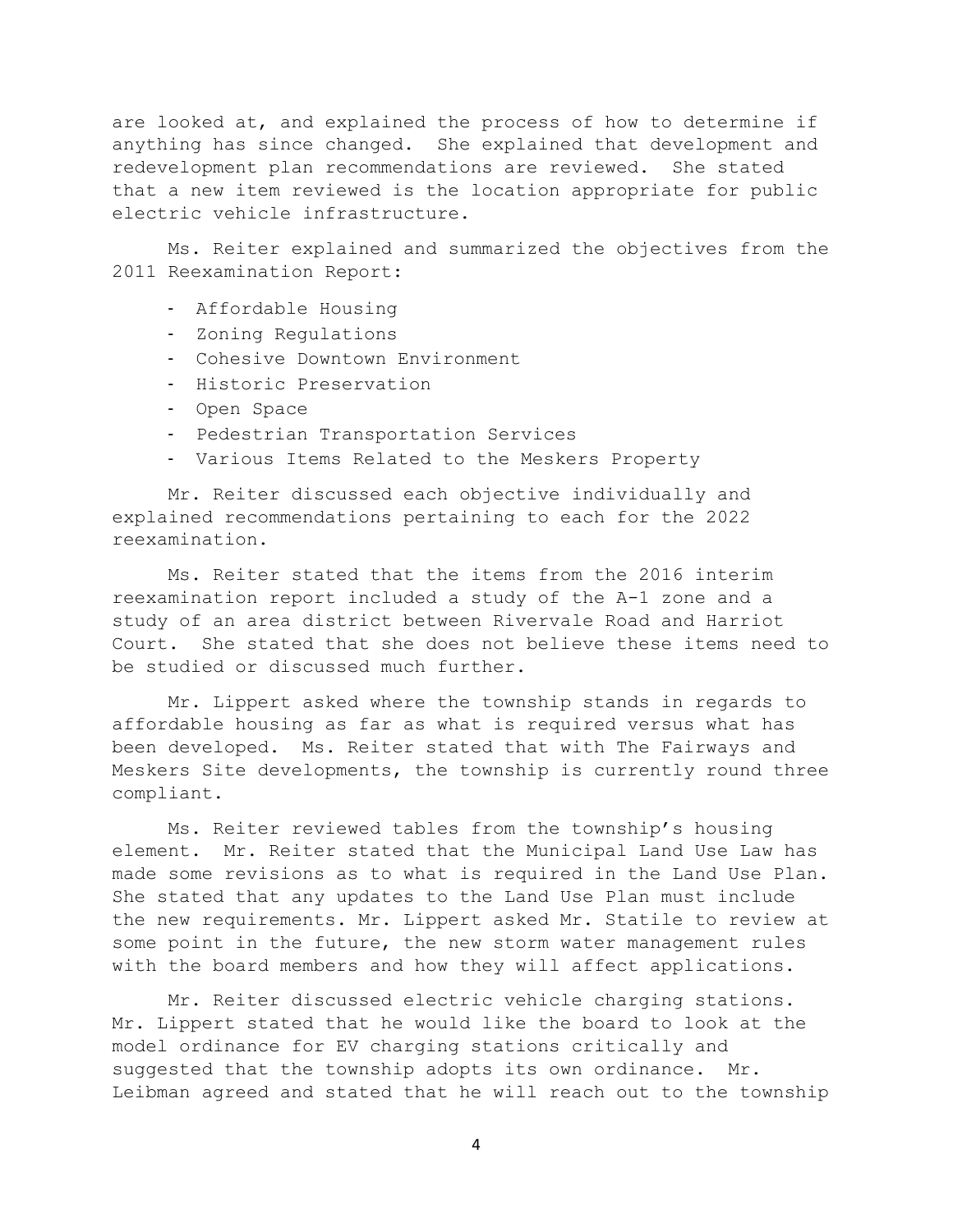attorney regarding having an ordinance drafted for a consistency review. Ms. Reiter agreed and stated that she will work on the draft for the ordinance.

Ms. Reiter discussed the specific changes recommended to the Master Plan as stated in the report. She stated that the township is considered to be "built out" with not much land remaining to build on. A landscape/nursey in town was discussed. It was stated that the property is currently zoned for single family homes and it would be the township's first choice of development in that manner. Ms. Reiter stated that if it is determined that single family homes are not feasible at the site, the plan recommends that the alternative design would be for attached single family homes/townhouses. She stated multifamily development or assisted living/healthcare facilities would not be appropriate for the area. She stated that any use other than single family residential use would conflict with existing development patterns.

Questions from board members regarding the development of the landscape/nursery site continued. Any applications submitted for development of the site, including any additional uses, would need to appear in front of the joint planning board for consideration. Mr. Leibman stated that recommendations included in the Master Plan allows the governing body to adopt an ordinance that is consistent with the Master Plan. Discussions continued.

Ms. Reiter discussed the open space plan and recreation options in town. Mr. Adamo asked about field availability and age groups requiring recreation space. Ms. Reiter explained the different opportunities for field use and stated that the athletic director has stated that he is satisfied with the amount of recreation space and field availability.

Ms. Reiter continued to review the recommendations included in the report.

Ms. Reiter stated that there are no revisions to the land use plan necessary to redevelopment plans.

Mr. Adamo asked questions about in-law suites and mother/daughter residences. Mr. Leibman discussed multigenerational housing. He stated that there is currently no definition or ordinance for mother/daughter housing. He explained that the issue is with the possible creation of a two-

5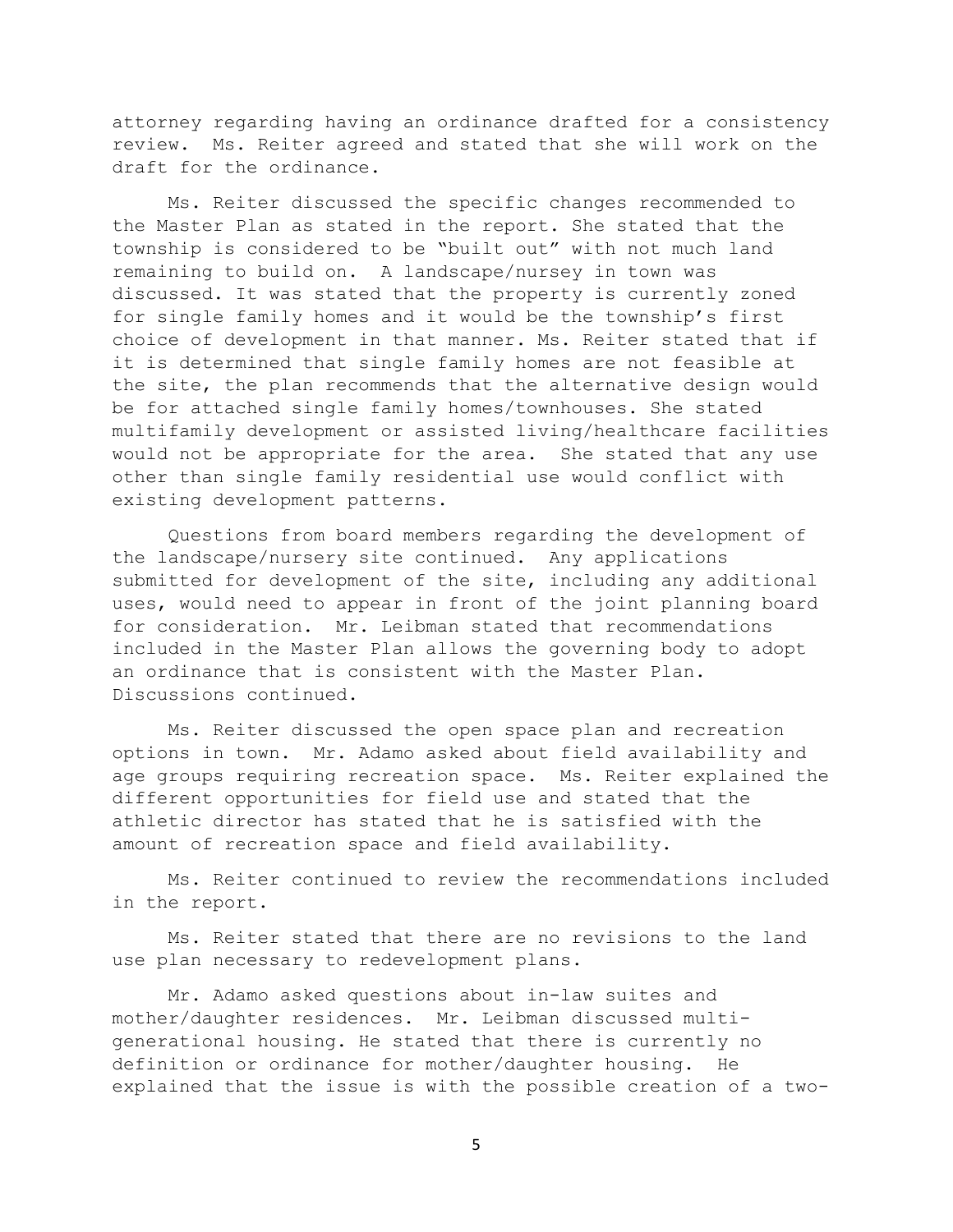family home. Mr. Statile stated that the zoning officer should review the zoning application for this type of dwelling, and if necessary, require a variance.

Mr. Adamo asked for the open space to include the rivers.

Mr. Fortsch asked about zoning for apartments in the downtown area. Ms. Reiter stated that apartments are permitted. Mr. Leibman stated that the downtown area was re-zoned as part of a settlement with fair share housing. Ms. Reiter stated that she will include a recommendation to increase the density in the downtown area to allow for more apartments.

After further discussion regarding the development of the landscaping/nursery site, it was decided that the master plan reexamination should remain as it is and only reflect the current zoning which allows for single-family detached housing. The draft will be updated to remove the recommendation for attached single family homes/townhouses.

Mr. Lippert stated he would like to carry the matter to the next meeting. He asked for the draft to be revised to include the matters discussed and then redistributed to the board members for review. He thanked Ms. Reiter and the subcommittee for their time. Mr. Lippert announced that the reexamination report will be carried to the May 25, 2022 meeting; no further notice is required.

#### **RESOLUTIONS:**

### **Approval of the 2021 Annual Report on Variance Applications**

A motion for approval was made by Mr. Lippert; seconded by Mr. Fortsch; on a roll call vote, all in favor, the motion carried.

#### **MINUTES:**

A motion for approval of the minutes of March 30, 2022 was made by Mr. Lippert; seconded by Mr. Ross; and carried unanimously on voice vote.

**PAYMENT OF INVOICES:** Chairman Lippert reviewed and signed